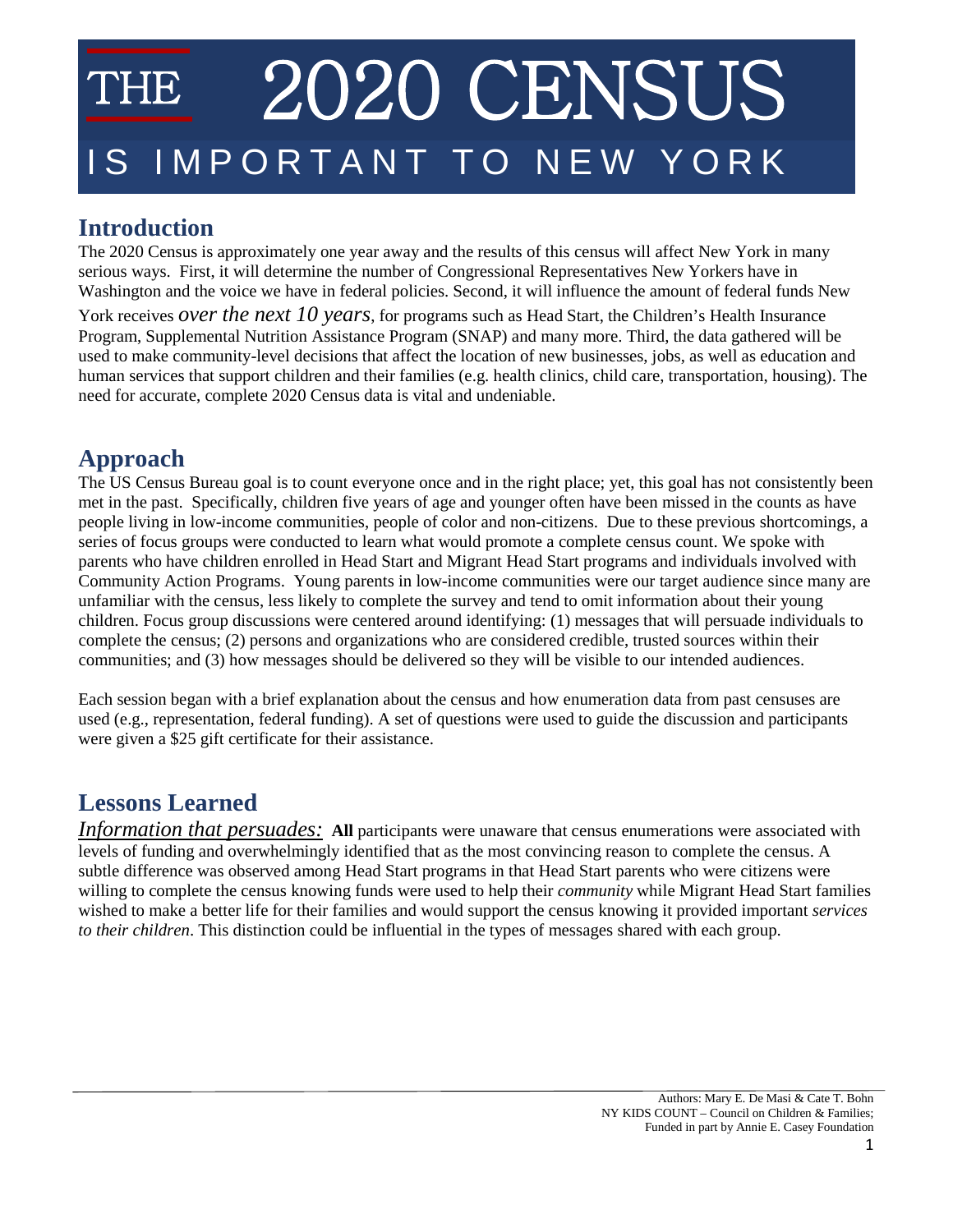Information about how census data supported local planning decisions were viewed as somewhat persuasive; however, participants noted their underserved communities were less likely to see new businesses open or receive services (e.g., road repairs). Representation at the federal level was least likely to move people to complete the census.

Multiple participants noted another reason to complete the census was its usefulness in exploring their ancestry since it "would allow family members to find us 50 years from now."

*"Start by not talking about it. First tell people what it does for them; then ask them to complete it."*

*"Lots of people need these benefits so that will be good to know."*

*"Give them the facts because they don't see the change. Tell them about things that the census funded in their community (e.g., bridge repairs)."*

*Credible, trusted messengers*: Commonly cited messengers who participants felt could be trusted included physicians, pastors, local elected officials and early education teachers. When asked about elementary school teachers or principals, participants recognized they were groups that would share the information as an obligation but did not necessarily live in the community so their commitment to that community was somewhat questioned. As one person stated, "it's not personal for them." While participants questioned the credibility of professional

school staff, they suggested school lunch staff often lived in the community and would be preferred messengers.

It was suggested that each community identify those individuals who were committed to helping disenfranchised members. An example of this was a formerly homeless woman who had made it her personal mission to help others who were experiencing challenges. Such individuals were convincing spokespersons because they knew about hardships and were finding ways to make improvements.

*"Everyone listens to the weatherman—he's the one they like too."*

*"Zuckerberg pops up to tell you about changes to Facebook; let him talk about the census."*

*"Do a video of this group right now and it will go viral—we'll all send it out."*

Participants identified mayors as likely spokespersons to share information about the importance and benefit of completing the census. Mayors, unlike federal or state level representatives, were viewed as being closer to the community and more invested in what happened there, increasing their credibility.

Overall, messengers need to be people who have relationships with members in the community.

*Communication strategies:* Focus group participants were surprised and pleased to know how census enumeration directly affects them. However, they also recognized they and others in their communities were often negotiating hectic, stressful circumstances in their lives, frequently holding down more than one job. Therefore, they felt it would require an extended period of messaging before people noticed the information; were adequately informed; and willing to complete the census. Many respondents suggested a two-step approach where the initial phase would focus on educating New Yorkers about the connection between census numbers and federal funding then the second phase would encourage people to complete and return the census.